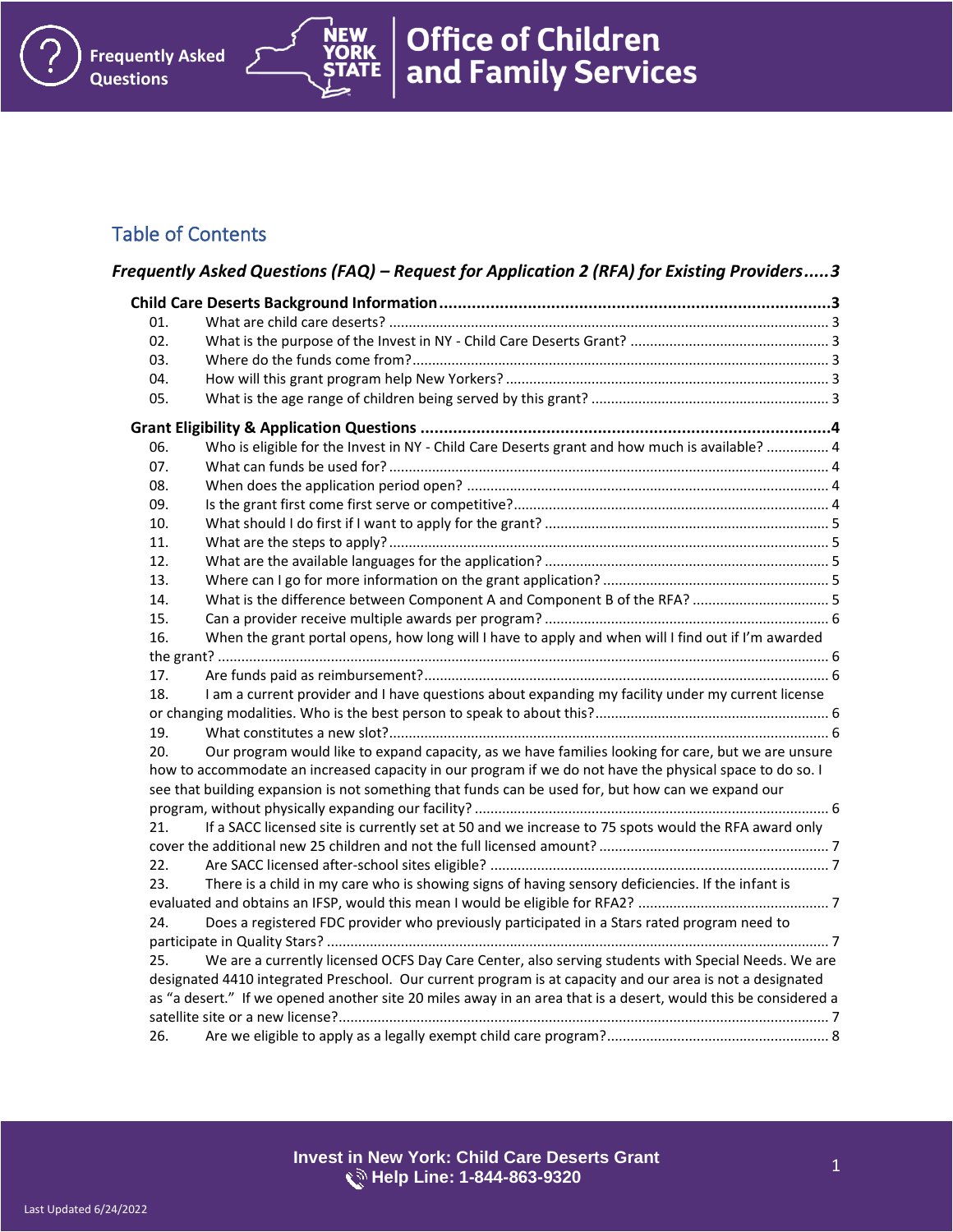**NEW YORK** 

| 27. | We are a group family day care licensed to provide care to 16 children, with only two infants in our           |  |
|-----|----------------------------------------------------------------------------------------------------------------|--|
|     | care. The RFA says that we would need to enroll at least one infant/toddler by six months after the pre-       |  |
|     | approval letter. What letter are you referencing? How many infants and toddlers would we be able to add? 8     |  |
| 28. | Our current SACC license capacity is 141 students and we normally do not hit our threshold. I saw              |  |
|     | on the requirements that we have to expand our capacity by 25. Does this mean we have to increase our          |  |
|     |                                                                                                                |  |
| 29. | In the RFA "5.2 Application Content" it appears that there is a section called "Program Application            |  |
|     | Questions (Up to 100 Points)" but there are no questions listed below. Will there be additional narrative      |  |
|     |                                                                                                                |  |
| 30. | Can our program apply for a license change to increase our capacity even if we do not have full                |  |
|     | enrollment at our current capacity? Will recipients be penalized if they do not reach full enrollment,         |  |
|     |                                                                                                                |  |
| 31. |                                                                                                                |  |
| 32. | Our SACC after-school license is in a charter school, is this program eligible to apply? 9                     |  |
| 33. | Do all home base daycare's have to obtain workers compensation/disability insurance? If so can we              |  |
|     |                                                                                                                |  |
| 34. | I am a licensed GFDC. My program is closed for the summer and my current group of students ends                |  |
|     | next week. I will be reopening on September 1st and as of now, I have a few spots available. Am I eligible for |  |
|     |                                                                                                                |  |
| 35. | I see that my program is not considered to be in a childcare desert, but we are a short distance away          |  |
|     | from an area that is. Could we be eligible based on serving children from an area that is a desert?  10        |  |
|     |                                                                                                                |  |
|     |                                                                                                                |  |
| 36. |                                                                                                                |  |
| 37. |                                                                                                                |  |
| 38. | Where can I go for more information on how to read the REDC Child Care Deserts Map?  11                        |  |
| 39. |                                                                                                                |  |
| 40. |                                                                                                                |  |
| 41. |                                                                                                                |  |
| 42. | The map doesn't show the Fam<200% estimate for my proposed location. Why is that? 12                           |  |
| 43. | I wanted to inquire about the nature of the Estimated Base RFA Score as calculated in the NYS Child            |  |
|     | Care Deserts Map. Where did the data come from that was used to create the map? 12                             |  |
|     |                                                                                                                |  |
| 44. | I used the map, and my base score is 65. Is this high enough to qualify for the grant to expand my             |  |
|     |                                                                                                                |  |
| 45. | Does my child care center have to be located within a child care desert to qualify?  13                        |  |
| 46. | If my base score is 50 points does that mean I have a 50% chance of getting the  13                            |  |
| 47. | I'm trying to understand the process. If I have a medium point score of like 57 points, does that              |  |
|     |                                                                                                                |  |
| 48. | How will awards be decided if several applications with the same point value, from the same                    |  |
|     |                                                                                                                |  |
|     |                                                                                                                |  |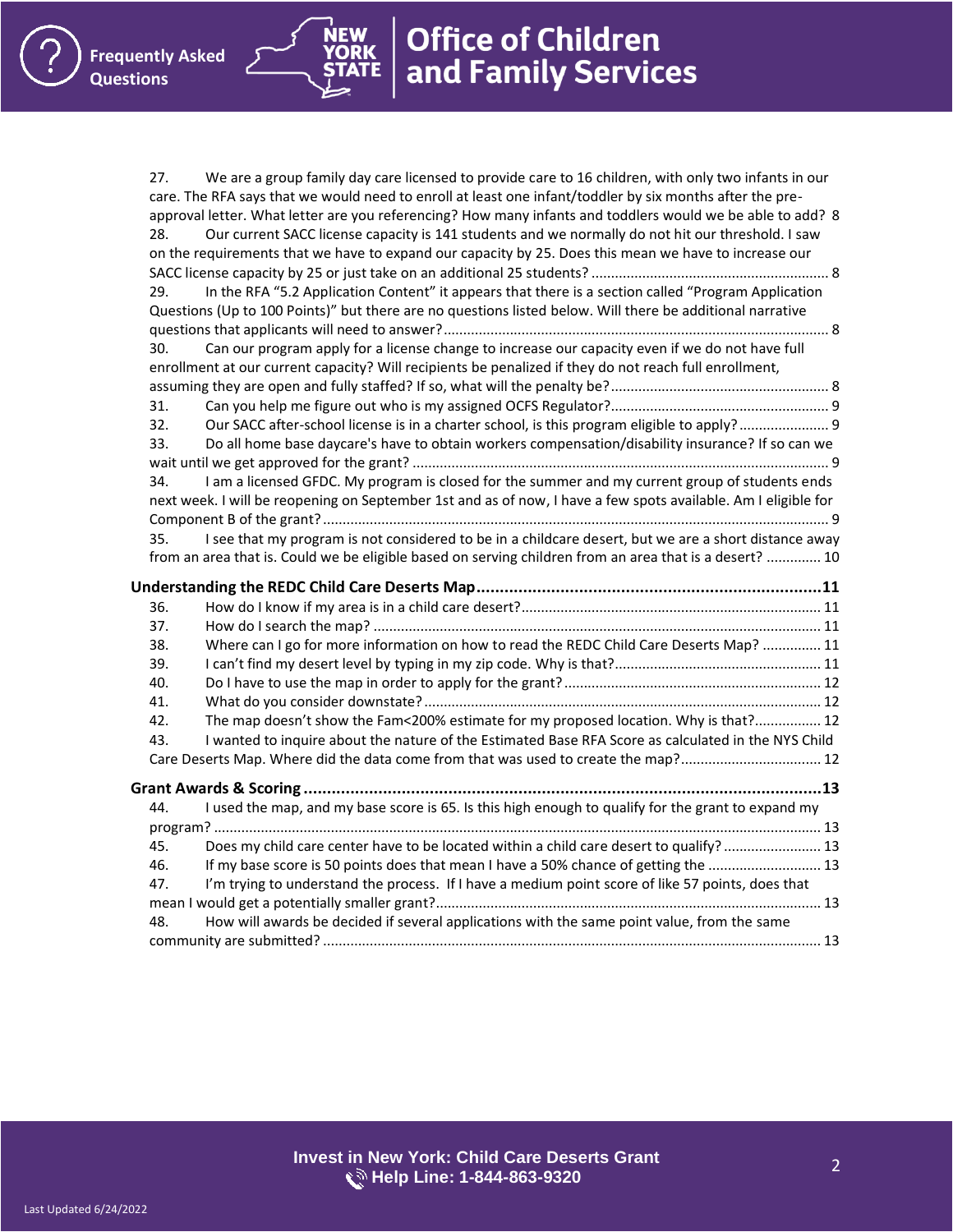# <span id="page-2-0"></span>Frequently Asked Questions (FAQ) – Request for Application 2 (RFA) for Existing Providers

**Office of Children<br>and Family Services** 

#### <span id="page-2-1"></span>**Child Care Deserts Background Information**

**Frequently Asked** 

**Questions**

<span id="page-2-6"></span><span id="page-2-5"></span><span id="page-2-4"></span><span id="page-2-3"></span><span id="page-2-2"></span>

| 01. What are child care deserts?                                              | The Invest in NY Child Care RFA defines child care deserts as a census tract<br>where there are 3 or more children under 5 years of age for each available<br>child care slot, or there are no available child care slots in the census tract.                                                                                                                        |
|-------------------------------------------------------------------------------|-----------------------------------------------------------------------------------------------------------------------------------------------------------------------------------------------------------------------------------------------------------------------------------------------------------------------------------------------------------------------|
| 02. What is the purpose of the<br>Invest in NY - Child Care Deserts<br>Grant? | New York State identified \$100M to build and expand licensed, registered,<br>and permitted child care capacity in areas with the least supply.                                                                                                                                                                                                                       |
| 03. Where do the funds come from?                                             | Funds for the Invest in NY – Child Care Deserts Grant RFA#2 come from the<br>American Rescue Plan Act (ARPA).                                                                                                                                                                                                                                                         |
| 04. How will this grant program help<br>New Yorkers?                          | Child care desert funding represents an unprecedented opportunity and<br>investment to build child care capacity and strengthen the state's economy,<br>by addressing the issues that impact businesses including chronic absence,<br>productivity reductions and turnover due to inadequate options for quality<br>child care in the most needed parts of the state. |
| 05. What is the age range of children<br>being served by this grant?          | All ages that may be served by licensed/registered/permitted child care<br>programs.                                                                                                                                                                                                                                                                                  |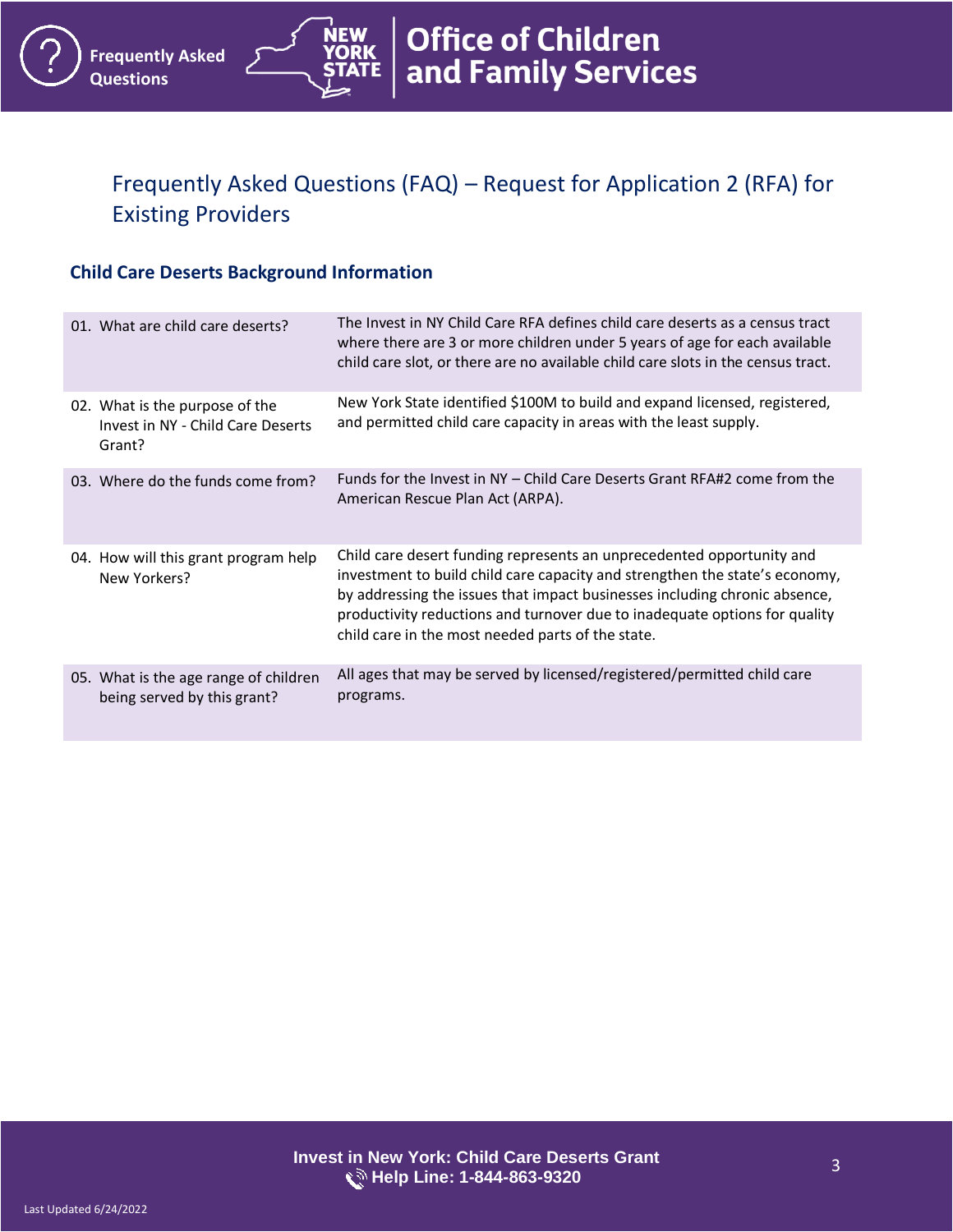### <span id="page-3-0"></span>**Grant Eligibility & Application Questions**

<span id="page-3-4"></span><span id="page-3-3"></span><span id="page-3-2"></span><span id="page-3-1"></span>

| 06. Who is eligible for the Invest<br>in NY - Child Care Deserts<br>grant and how much is<br>available? | This grant opportunity for \$30 million is for existing child care programs that<br>were licensed/permitted/registered before 1/28/2022 with either OCFS or<br>NYCDOHMH who are seeking to expand capacity under their existing license.<br>The modalities that are eligible to apply are:                                                                                                                                                      |
|---------------------------------------------------------------------------------------------------------|-------------------------------------------------------------------------------------------------------------------------------------------------------------------------------------------------------------------------------------------------------------------------------------------------------------------------------------------------------------------------------------------------------------------------------------------------|
|                                                                                                         | Component A: Day Care centers, including Article 47 centers and School Age<br>Child Care programs looking to expand up to 25 additional slots within their<br>existing license.                                                                                                                                                                                                                                                                 |
|                                                                                                         | Component B: Small Day Care Centers, Group Family Day Care and Family Day<br>Care home based providers that are looking to do one of the following: --1)<br>expand program hours to include non-traditional hours of care, or 2) enroll at<br>least one special needs child by six months after the date of the pre-approval<br>letter, or enroll at least one infant/toddler child by six months after the date of<br>the pre-approval letter. |
|                                                                                                         | To find out if you are eligible read section 3.0 of the RFA, Minimum<br>Qualifications to Apply, section 7.0 Mandatory Award Requirements, and<br>section 8.0, Program-Specific Requirements and Forms:<br>https://ocfs.ny.gov/main/contracts/funding/RFA2/RFA2-Childcare-Deserts.pdf                                                                                                                                                           |
| 07. What can funds be used for?                                                                         | Funds can be used for program development costs, short-term operating<br>expenses, personnel costs, training, and technical assistance expenses. For more<br>information on the use of funds read Attachment 4, List of Allowable Expenses<br>https://ocfs.ny.gov/main/contracts/funding/RFA2/RFA2-Att-02-Allowable-<br>Expenses.docx                                                                                                           |
| 08. When does the application<br>period open?                                                           | The application portal opens on 06/30/2022 and will close on 08/04/2022 at<br>11:59 p.m. ET                                                                                                                                                                                                                                                                                                                                                     |
|                                                                                                         | Providers must have contacted their assigned OCFS regulator or NYC DOHMH<br>borough office about changes to their license and initiated the process for<br>updating program specifics, if necessary, before submitting their application.<br>NYCDOHMH permitted Article 47 day care centers must have contacted the<br>borough office regarding permit changes.                                                                                 |
| 09. Is the grant first come first<br>serve or competitive?                                              | The grant is competitive, and grants will be scored separately by program type<br>based on the scoring matrix that includes whether the proposed program:                                                                                                                                                                                                                                                                                       |
|                                                                                                         | Is in a high, medium or low level of child care desert census tract<br>٠<br>Is in a REDC with a high medium or low rate of desert<br>Is in an area with a high score on Diversity Index1<br>٠                                                                                                                                                                                                                                                   |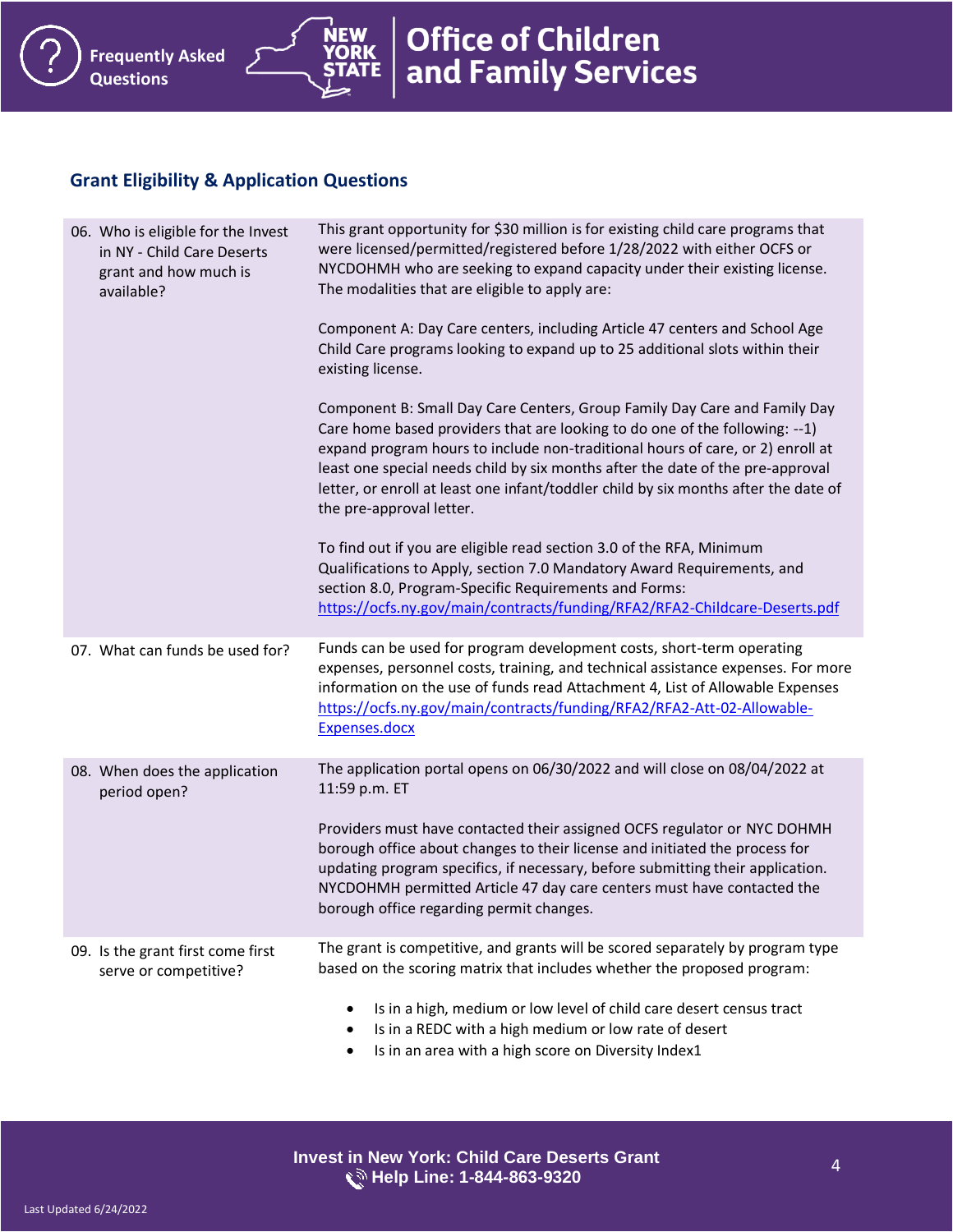ŃEW

<span id="page-4-4"></span><span id="page-4-3"></span><span id="page-4-2"></span><span id="page-4-1"></span><span id="page-4-0"></span>

|                                                                                  | Serves a high poverty neighborhood, as identified by the percentage of<br>families at or below 200% Federal Poverty Level                                                                                                                                                                                                                                                                                                                                                                                                                                                                                                                                                                                                                |
|----------------------------------------------------------------------------------|------------------------------------------------------------------------------------------------------------------------------------------------------------------------------------------------------------------------------------------------------------------------------------------------------------------------------------------------------------------------------------------------------------------------------------------------------------------------------------------------------------------------------------------------------------------------------------------------------------------------------------------------------------------------------------------------------------------------------------------|
|                                                                                  | Applicants must submit one application per facility ID in response to the RFA.<br>Pre-approval is not a guarantee of funding, applicants must have an approved<br>license change, if necessary, and be deemed responsible for the proposed<br>program to be issued a formal award.                                                                                                                                                                                                                                                                                                                                                                                                                                                       |
| 10. What should I do first if I want<br>to apply for the grant?                  | If you want to apply for a grant, first review the grant requirements. You can<br>find the full RFA here: https://ocfs.ny.gov/main/contracts/funding/RFA2/RFA2-<br>Childcare-Deserts.pdf                                                                                                                                                                                                                                                                                                                                                                                                                                                                                                                                                 |
| 11. What are the steps to apply?                                                 | There are four steps to the grant application process<br>Step 1: Review Grant Requirements<br>Step 2: Determine the projected expansion of the program (see Section 5.1 of<br>the RFA for Component A and B eligible program details)<br>Step 3: Contact your regulator (OCFS or for NYC Article 47 programs the<br>NYCDOHMH borough office) regarding capacity questions. Prior to applying,<br>applicants must have initiated the process for updating changes to license.<br>Step 4: Grant Application Submission: Providers will complete an online<br>application to provide details on their proposed program and how it will address<br>child care deserts in their area of the State.                                            |
| 12. What are the available<br>languages for the application?                     | The application is available in English, Spanish, Chinese, Russian, Yiddish,<br>Bengali, Korean, Haitian Creole, French, Italian, Arabic, and Polish.                                                                                                                                                                                                                                                                                                                                                                                                                                                                                                                                                                                    |
| 13. Where can I go for more<br>information on the grant<br>application?          | For more information on the Invest in NY - Child Care Deserts Grant visit:<br>https://ocfs.ny.gov/programs/childcare/deserts/existing.php<br>Or read the RFA at: https://ocfs.ny.gov/main/contracts/funding/RFA2/RFA2-<br>Childcare-Deserts.pdf                                                                                                                                                                                                                                                                                                                                                                                                                                                                                          |
| 14. What is the difference<br>between Component A and<br>Component B of the RFA? | Component A of this RFA is to expand child care in existing Day Care Centers,<br>including Day Care Centers permitted by NYC DOHMH, and in School Age Child<br>Care programs. The goal of Component A is to expand program licensure for up<br>to 25 slots in existing child care programs. Component A includes a per slot<br>bonus for programs (up to 25 slots) who agree to designate some or all of those<br>new slots for infants/toddlers and/or children with special needs.<br>Component B of this RFA is for Small Day Care Centers (SDCC), Family Day Care<br>(FDC) and Group Family Day Care (GFDC). The goal of Component B is to expand<br>specific types of child care within their existing programs whose enrollment is |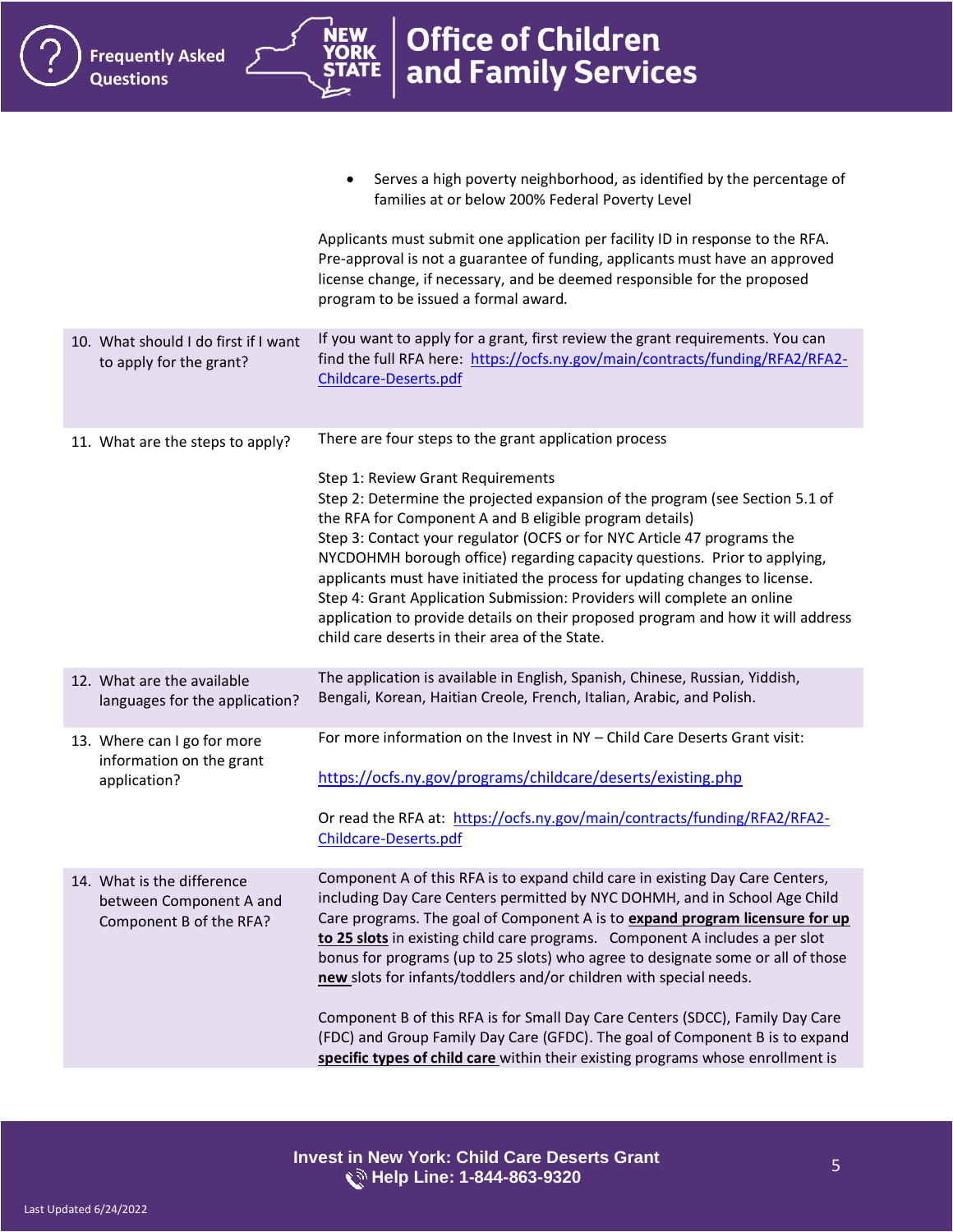<span id="page-5-5"></span><span id="page-5-4"></span><span id="page-5-3"></span><span id="page-5-2"></span><span id="page-5-1"></span><span id="page-5-0"></span>currently under their licensed capacity, specifically for infants/toddlers, children with special needs, or expanding program hours to include nontraditional hours 15. Can a provider receive multiple awards per program? No. Applicants must submit one application per facility ID in response to the RFA. 16. When the grant portal opens, how long will I have to apply and when will I find out if I'm awarded the grant? The application period opens on June 30, 2022 and closes August 4, 2022 at 11:59 p.m. The anticipated date of notification of pre-approval is no earlier than September 1, 2022. 17. Are funds paid as reimbursement? This is not a reimbursement-based grant but awarded providers are required to keep a record of how funds are used to support their child care program. Written or electronic record of all receipts must be available in case of an audit for at least 6 years following the end of the grant period. More information on how grant funds can be used is available within Invest in NY Child Care Emergency Request for Applications (RFA) #2 for Existing Programs and Attachment 2 - [List of Allowable Expenses.](https://ocfs.ny.gov/main/contracts/funding/RFA2/RFA2-Att-02-Allowable-Expenses.docx) 18. I am a current provider and I have questions about expanding my facility under my current license or changing modalities. Who is the best person to speak to about this? Current providers who have questions about their current license should contact their regulator/licensor. 19. What constitutes a new slot? New slots are in addition to current licensed capacity. 20. Our program would like to expand capacity, as we have families looking for care, but we are unsure how to accommodate an increased capacity in our program if we do not have the physical space to do so. I see that building expansion is not something that funds can be used for, but how can we expand our program, without physically expanding our facility? Programs need to be eligible to expand under their current license and have the physical space to be able to do so.

**Office of Children** 

and Family Services

**Frequently Asked** 

**Questions**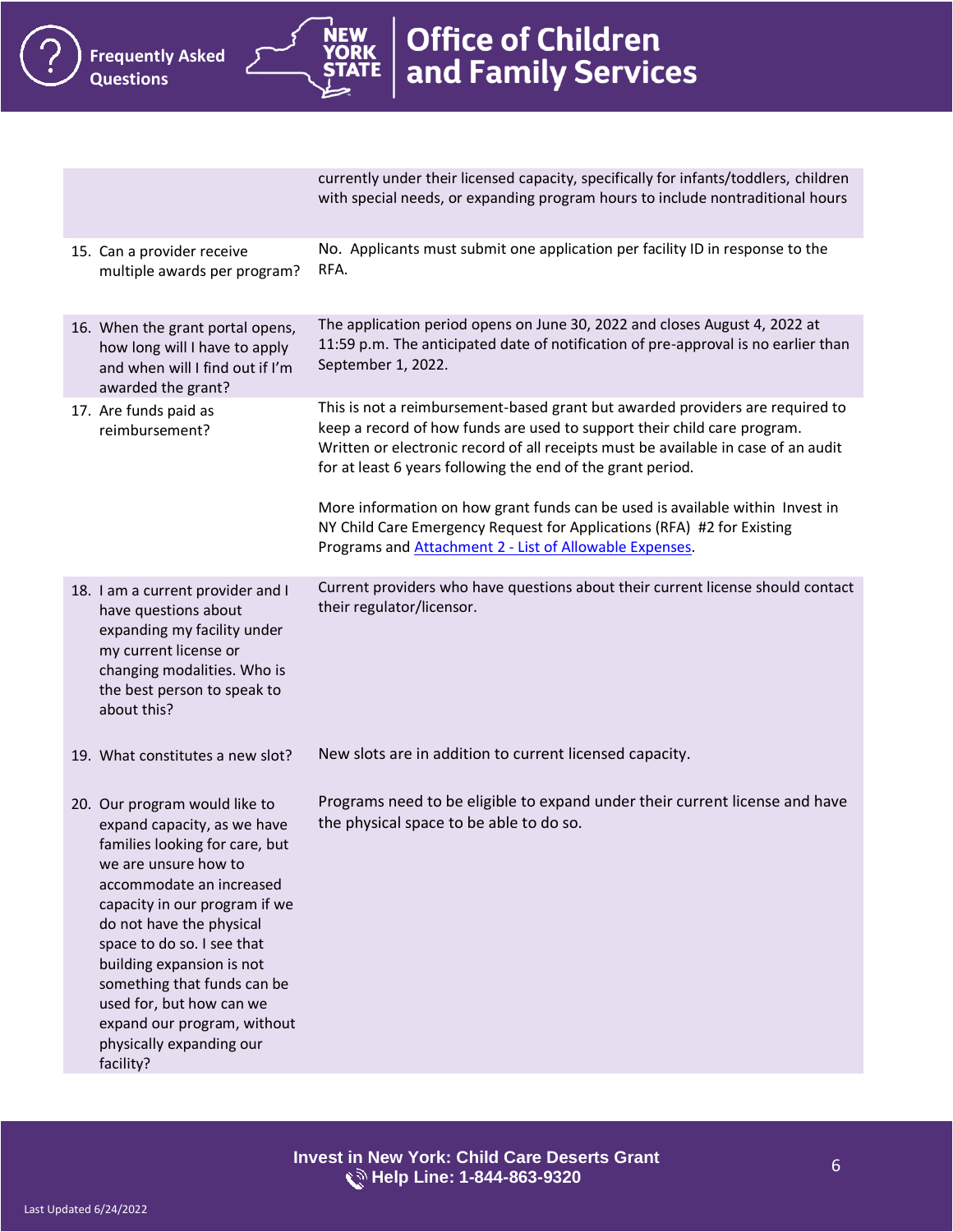- <span id="page-6-0"></span>21. If a SACC licensed site is currently set at 50 and we increase to 75 spots would the RFA award only cover the additional new 25 children and not the full licensed amount?
- <span id="page-6-1"></span>22. Are SACC licensed afterschool sites eligible?
- <span id="page-6-2"></span>23. There is a child in my care who is showing signs of having sensory deficiencies. If the infant is evaluated and obtains an IFSP, would this mean I would be eligible for RFA2?
- <span id="page-6-3"></span>24. Does a registered FDC provider who previously participated in a Stars rated program need to participate in Quality Stars?
- <span id="page-6-4"></span>25. We are a currently licensed OCFS Day Care Center, also serving students with Special Needs. We are designated 4410 integrated Preschool. Our current program is at capacity and our area is not a designated as "a desert." If we opened another site 20 miles away in an area that is a desert, would this be considered a satellite site or a new license?

Yes, per the [RFA, Section 2.3 Purpose and Funding Availability,](https://ocfs.ny.gov/main/contracts/funding/RFA2/RFA2-Childcare-Deserts.pdf) SACCs would fall under Component A. Day Care Centers/School Age Child Care: awards are calculated on a per licensed child care slot basis for increasing licensed capacity to up to 25 **new** slots.

Existing registered SACC programs are eligible to apply as long as they meet all other criteria.

For a child to qualify as special needs, the child needs to be a newly enrolled child, per pg. 17 "Please note: Award payments will only be made for new enrollments achieved by six months after the date of their pre-approval letter." For the purpose of this RFA, children with Special Needs is defined as children with 1. a currently approved Individual Family Services Plan (IFSP) as part of the Early Intervention program, or 2. an approved Individualized Education plan (IEP) as part of their local Committee on Special Education or 3. an approved 504 accommodation plan as part of their school district.

Yes, per RFA Section 4.1 – [Desired Outcomes and Program Requirements,](https://ocfs.ny.gov/main/contracts/funding/RFA2/RFA2-Childcare-Deserts.pdf) Child care programs that are awarded Invest in NY Child Care Grant Program funds must apply for QUALITYstarsNY. Once selected for participation, programs must enroll and participate in QUALITYstarsNY for the duration of the grant period. Programs that receive Invest in NY Child Care funds and do not participate in QUALITYstarsNY once selected, may jeopardize their grant award. School Age Child Care (SACC) programs are not currently eligible to participate in QUALITYstarsNY, but SACC programs will be required to apply once available.

New child care locations, regardless of the parent organization, would need a child care license and would be considered a new program. All OCFS licenses are site-specific.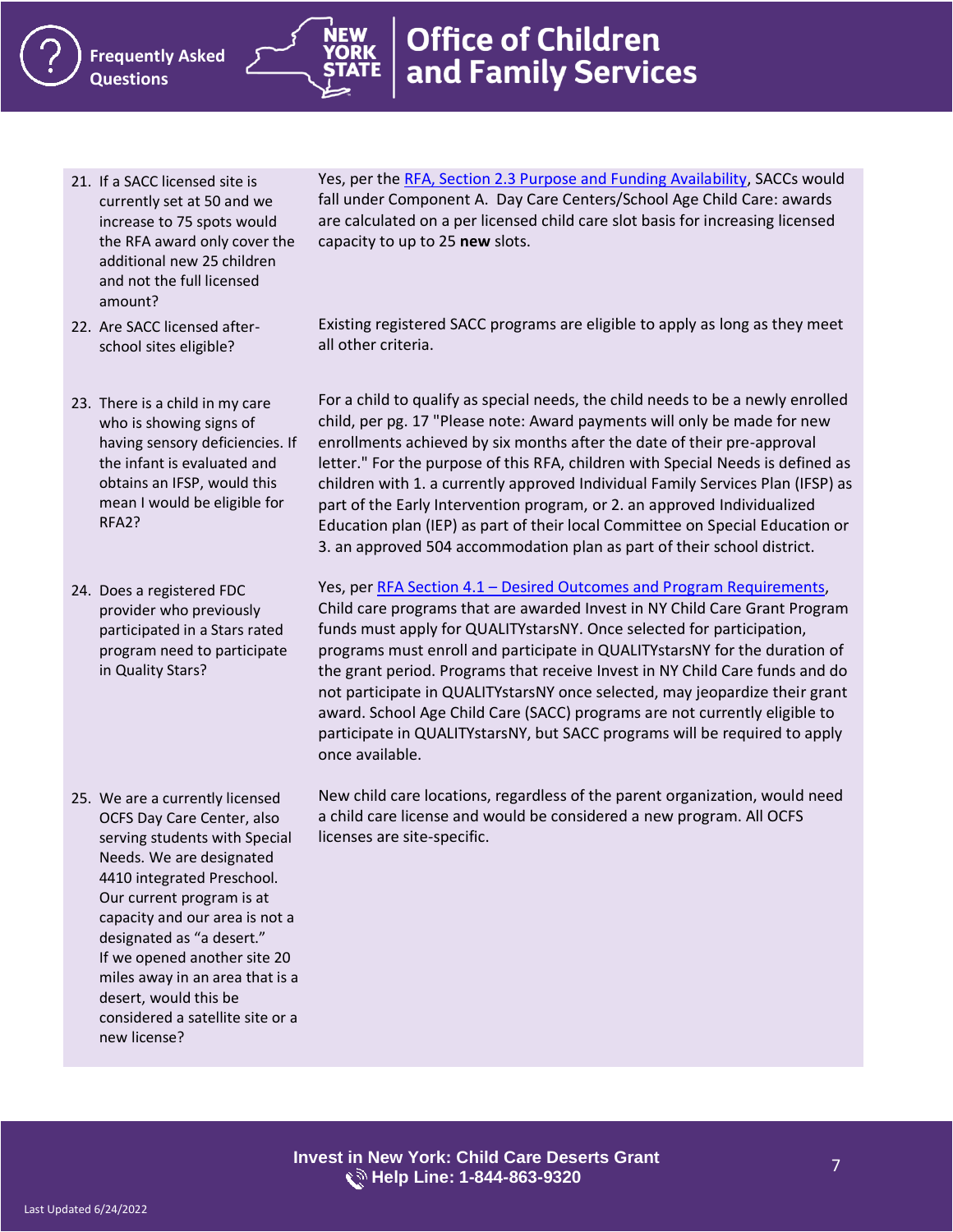- <span id="page-7-0"></span>26. Are we eligible to apply as a legally exempt child care program?
- <span id="page-7-1"></span>27. We are a group family day care licensed to provide care to 16 children, with only two infants in our care. The RFA says that we would need to enroll at least one infant/toddler by six months after the pre-approval letter. What letter are you referencing? How many infants and toddlers would we be able to add?
- <span id="page-7-2"></span>28. Our current SACC license capacity is 141 students and we normally do not hit our threshold. I saw on the requirements that we have to expand our capacity by 25. Does this mean we have to increase our SACC license capacity by 25 or just take on an additional 25 students?

<span id="page-7-3"></span>29. In the RFA "5.2 Application Content" it appears that there is a section called "Program Application Questions (Up to 100 Points)" but there are no questions listed below. Will there be additional narrative questions that applicants will need to answer?

<span id="page-7-4"></span>30. Can our program apply for a license change to increase our capacity even if we do not have full enrollment at our current capacity? Will recipients be penalized if they do not reach full enrollment, assuming they are open and

No. Providers must be a currently licensed/registered or permitted Article 47 center.

The preapproval letter is sent after the application period has closed to eligible programs and awards have been made to providers that have met the pre-award requirements. This letter is not a guarantee of award, the final award amount will be determined upon licensure. All programs must comply with licensing regulations regarding capacity and staff ratios.

GFDCs may add as many infants/toddlers as their licensed capacity and staffing allows. For purposes of this funding opportunity, such programs only need to add one infant or toddler, and that slot needs to be filled 6 months after pre-approval.

The Child Care Desert grant RFA #2 for SACCs is for new slots, in addition to the current registered capacity. The grant is not based on enrollment, except for the special needs bonus.

The application does not include narrative questions.

Programs are eligible for RFA#2 if they are able to expand to add new slots on their existing license. Payment of the base amount is not based on enrollment. However, enrollment of infant/toddlers or special needs children in any slots designated for bonus awards must be achieved by six months after the date of their pre-approval letter to continue to receive bonus payments.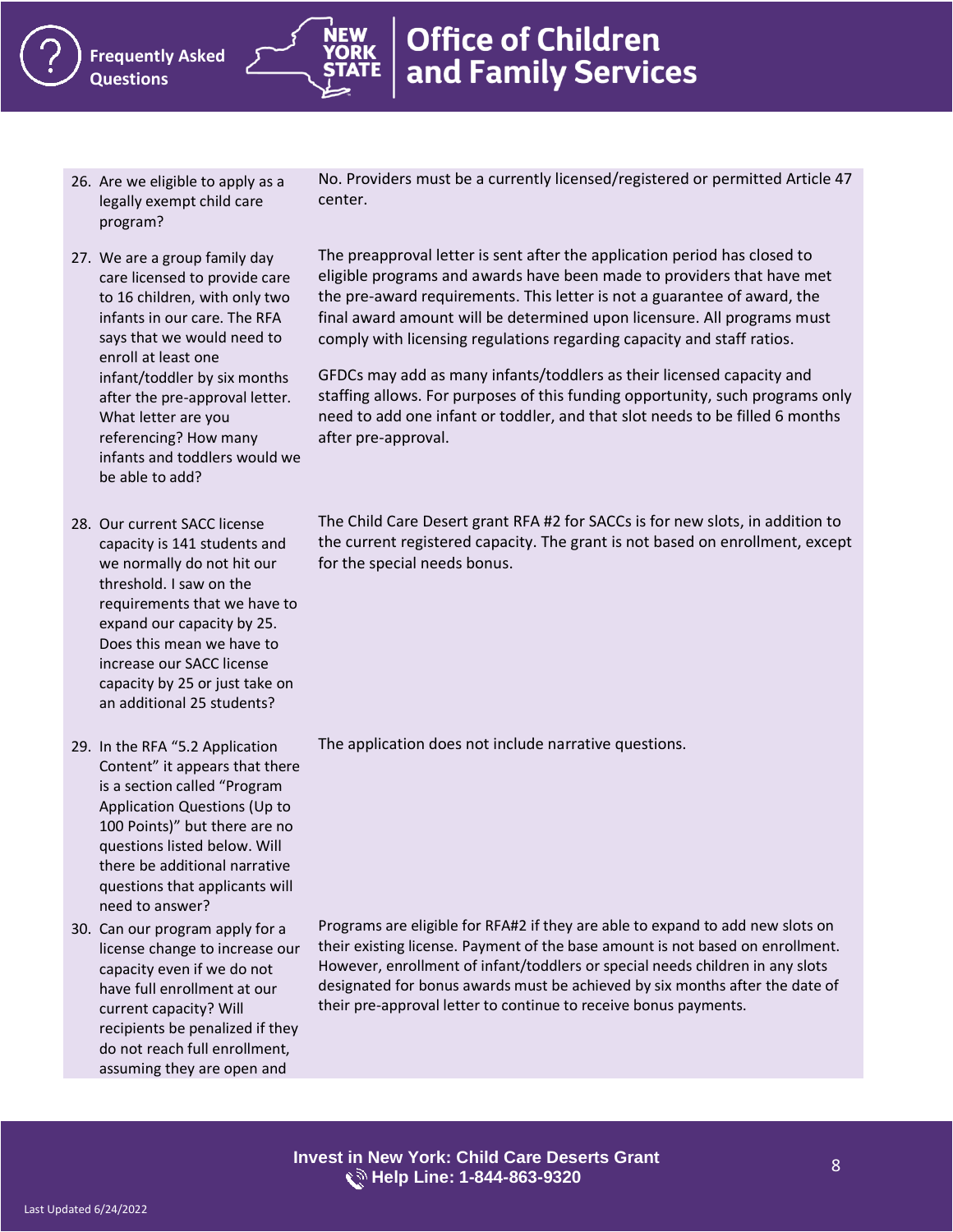**Office of Children** and Family Services

fully staffed? If so, what will the penalty be?

- <span id="page-8-0"></span>31. Can you help me figure out who is my assigned OCFS Regulator?
- <span id="page-8-1"></span>32. Our SACC after-school license is in a charter school, is this program eligible to apply?
- <span id="page-8-2"></span>33. Do all home base daycare's have to obtain workers compensation/disability insurance? If so can we wait until we get approved for the grant?

<span id="page-8-3"></span>34. I am a licensed GFDC. My program is closed for the summer and my current group of students ends next week. I will be reopening on September 1st and as of now, I have a few spots available. Am I eligible for Component B of the grant?

Please reach out to [your local Regional Office or CCR&R](https://ocfs.ny.gov/programs/childcare/referral-agencies.php) to determine the specific regulator for your program.

All licensed/registered/permitted Article 47 programs who are currently licensed are eligible to apply if they are able to meet the requirements of the grant.

Proof of insurance will need to be uploaded to the Application after license approval and prior to grant award for daycares receiving awards of \$100,000 or above. Please refer to RFA Section 7.2 - [Workers Compensation Insurance](https://ocfs.ny.gov/main/contracts/funding/RFA2/RFA2-Childcare-Deserts.pdf)  [and Disability Benefits Proof of Coverage Form](https://ocfs.ny.gov/main/contracts/funding/RFA2/RFA2-Childcare-Deserts.pdf) . Sections 57 and 220 of the Workers' Compensation Law (WCL) and section 142 of the State Finance Law require that businesses contracting with New York State have and maintain and provide evidence of appropriate workers' compensation and disability benefits insurance coverage. Failure to submit the proof will delay the grant award and may result in the award being rescinded. Municipalities are not required to show proof of coverage.

#### Please review [RFA Section 2.1 Introduction/Description of Program](https://ocfs.ny.gov/main/contracts/funding/RFA2/RFA2-Childcare-Deserts.pdf)  [Objectives and Background,](https://ocfs.ny.gov/main/contracts/funding/RFA2/RFA2-Childcare-Deserts.pdf) component B:

Component B: Small Day Care Centers (SDCC), Family Day Care (FDC)/ Group Family Day Care (GFDC) Component B of this RFA is to expand specific types of child care within existing programs whose enrollment is currently under their licensed capacity, specifically for infants/toddlers, children with special needs, or expanding program hours to include nontraditional hours.

Child care program modalities eligible under Component B are only Small Day Care Centers, Family Day Care providers and Group Family Day Care providers. Slots designated for infant/toddlers or children with special needs must have children enrolled by six months after the date of their preapproval letter to continue to receive payments. If enrollment is not achieved by six months after the date of their pre-approval letter, programs will not receive payments again until children are enrolled in the designated infant/toddler and/or special needs slots.

Please also review RFA Section 3.1 - [Minimum Qualifications to Apply.](https://ocfs.ny.gov/main/contracts/funding/RFA2/RFA2-Childcare-Deserts.pdf)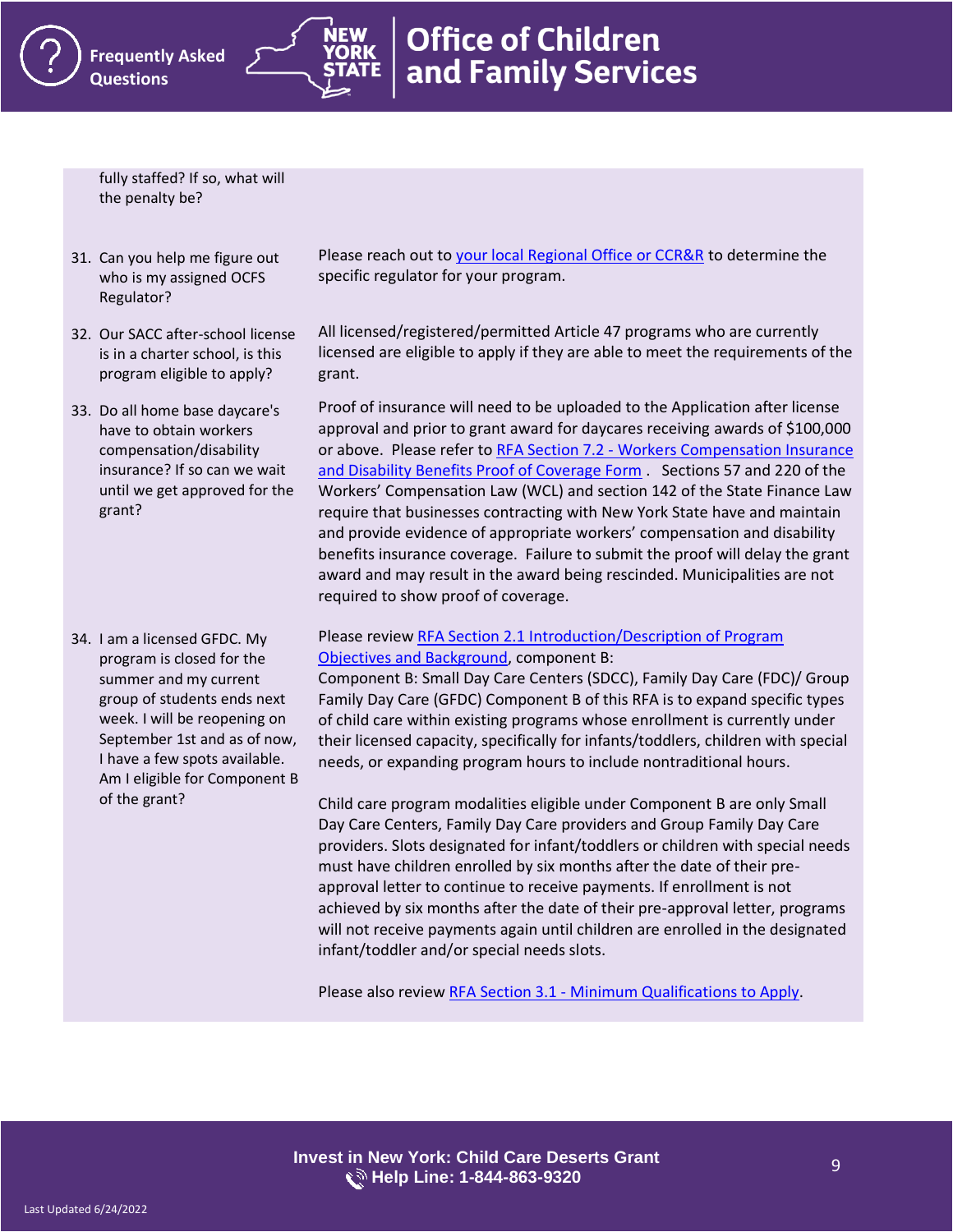<span id="page-9-0"></span>35. I see that my program is not considered to be in a childcare desert, but we are a short distance away from an area that is. Could we be eligible based on serving children from an area that is a desert?

Score is based on physical location of the program, not children served. Your program location and/or your regional desert level must be sufficient to achieve a minimum base score of 30 to be eligible for funding.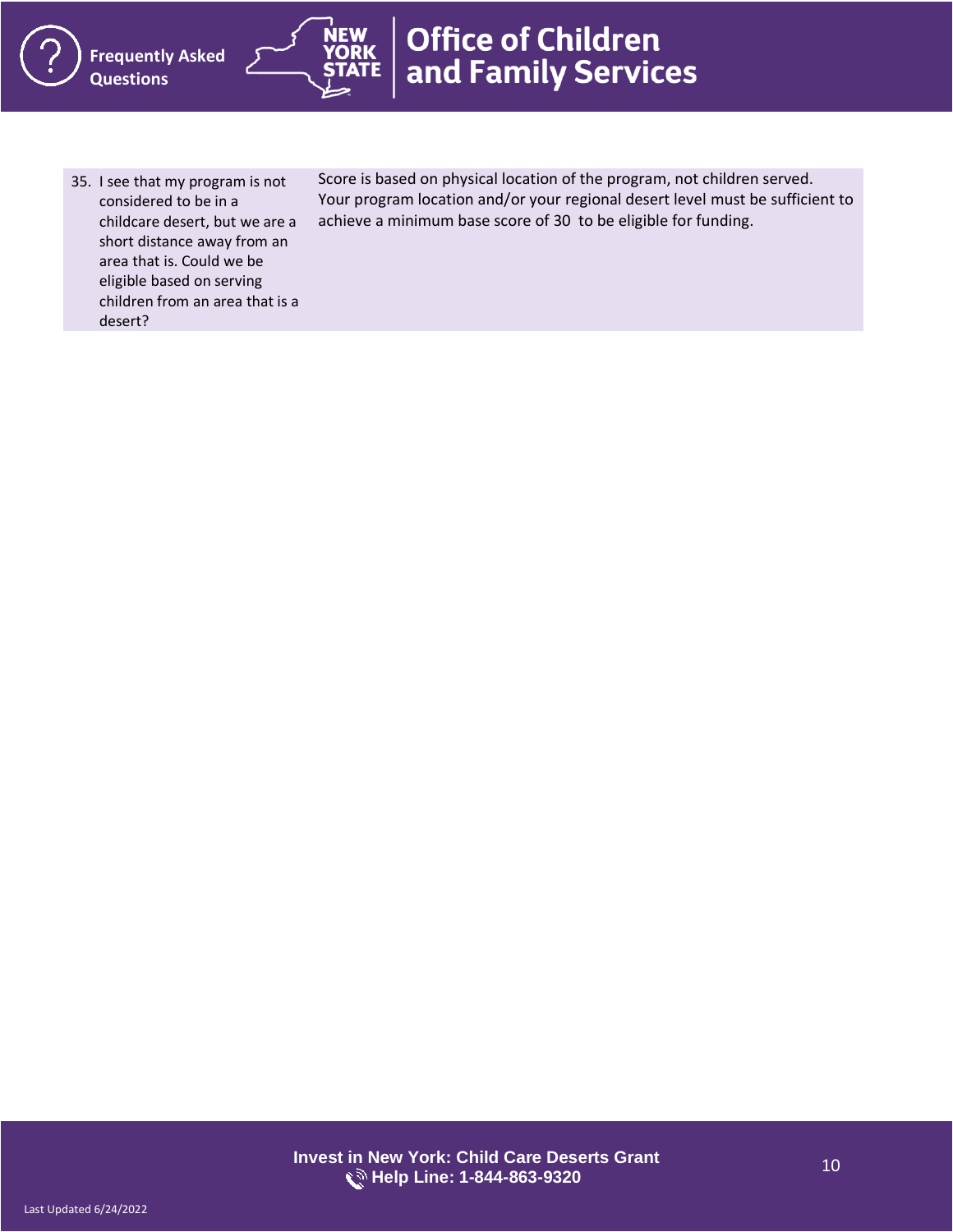## <span id="page-10-0"></span>**Understanding the REDC Child Care Deserts Map**

**Frequently Asked** 

**Questions**

<span id="page-10-1"></span>36. How do I know if my area is in a child care desert? To view child care deserts in New York State, visit the REDC Child Care Deserts map[: https://bit.ly/cc\\_deserts](https://bit.ly/cc_deserts)

**Office of Children** 

and Family Services

<span id="page-10-2"></span>37. How do I search the map? You can type your site address into the "Find address or place" box in the upper left-hand corner of the page.



You can also click on the image of New York and zoom in on a particular area for more information.



For more information on the REDC Child Care Desert Map you can view the user guide and video here:

<span id="page-10-4"></span>

| information on how to                                                         | guide and video here:                                                                                                                                                                                                                                                                                                                                                                                                         |
|-------------------------------------------------------------------------------|-------------------------------------------------------------------------------------------------------------------------------------------------------------------------------------------------------------------------------------------------------------------------------------------------------------------------------------------------------------------------------------------------------------------------------|
| read the REDC Child Care                                                      | <b>REDC Child Care Desert Map User Guide</b>                                                                                                                                                                                                                                                                                                                                                                                  |
| Deserts Map?                                                                  | How to Use the REDC Child Care Desert Map Video                                                                                                                                                                                                                                                                                                                                                                               |
| 39. I can't find my desert<br>level by typing in my zip<br>code. Why is that? | In some cases, you may need to be more specific and include the full address of<br>the site. Census tract boundaries do not correspond to zip code boundaries. A<br>census tract might have one zip code or many, and a zip code might cross<br>census tract boundaries. Click on the links below for further instructions<br><b>REDC Child Care Desert Map User Guide</b><br>How to Use the REDC Child Care Desert Map Video |

**Invest in New York: Child Care Deserts Grant Help Line: 1-844-863-9320**

<span id="page-10-3"></span>38. Where can I go for more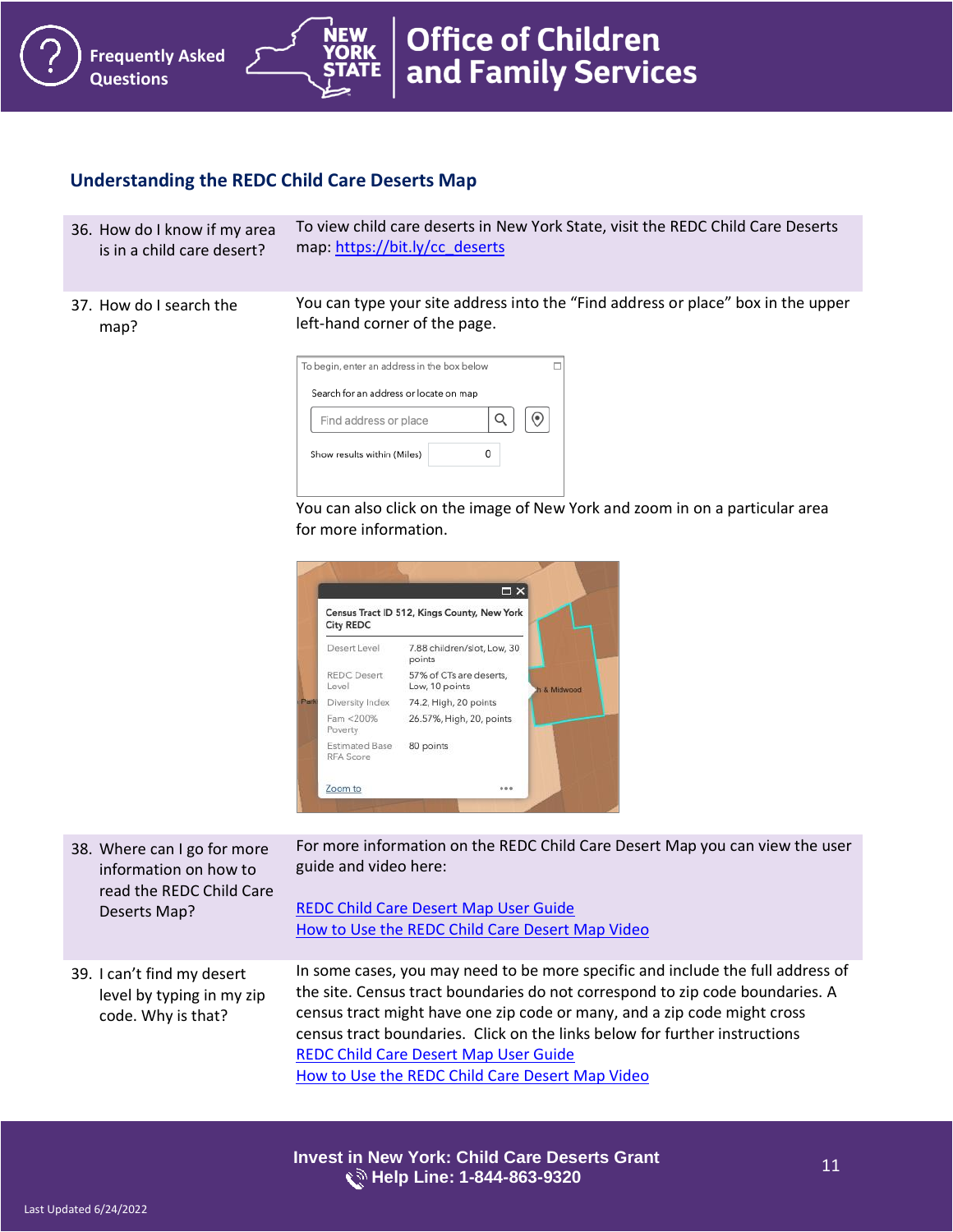**NEW ORK** 



<span id="page-11-3"></span><span id="page-11-2"></span><span id="page-11-1"></span><span id="page-11-0"></span>

| 40. Do I have to use the map<br>in order to apply for the<br>grant?                                                                                                                                                 | Use of the map by an applicant is optional but will be used by OCFS to<br>determine if the program location is eligible to apply. A minimum base score of<br>30 is required to be eligible for funding. See REDC Child Care Desert Map User<br>Guide for instructions.                                                                                                                                                                                                                                                                                                       |
|---------------------------------------------------------------------------------------------------------------------------------------------------------------------------------------------------------------------|------------------------------------------------------------------------------------------------------------------------------------------------------------------------------------------------------------------------------------------------------------------------------------------------------------------------------------------------------------------------------------------------------------------------------------------------------------------------------------------------------------------------------------------------------------------------------|
| 41. What do you consider<br>downstate?                                                                                                                                                                              | Downstate is considered the New York City, Long Island (Nassau and Suffolk<br>counties), and the Westchester region (Dutchess, Orange, Putnam, Rockland,<br>Sullivan, Ulster, and Westchester counties).                                                                                                                                                                                                                                                                                                                                                                     |
| 42. The map doesn't show<br>the Fam<200% estimate<br>for my proposed location.<br>Why is that?                                                                                                                      | The map reflects data on the number of families with income under 200% of<br>the poverty level from the U.S. Census Bureau, American Community Survey, 5-<br>year estimates, 2015-19. If there were no Census data on number of families or<br>income in a census tract, a percentage could not be calculated. For the RFA,<br>such census tracts received a "low" poverty score category for 6 points toward<br>the Estimated Base RFA score.                                                                                                                               |
| 43. I wanted to inquire about<br>the nature of the<br><b>Estimated Base RFA Score</b><br>as calculated in the NYS<br>Child Care Deserts Map.<br>Where did the data come<br>from that was used to<br>create the map? | The Child Care Desert map that was produced by the Council on Children and<br>Families and the Office of Children and Family Services was released publicly in<br>January 2022 and is being utilized for both grant programs. Available child care<br>slots used for this analysis include infant, toddler, and preschooler slots in<br>licensed day care centers and NYCDOHMH permitted (Article 47 programs only)<br>group day care programs, as well as 6 weeks to 12-year-old slots in licensed<br>group family day care, based on licensed capacity as of October 2021. |